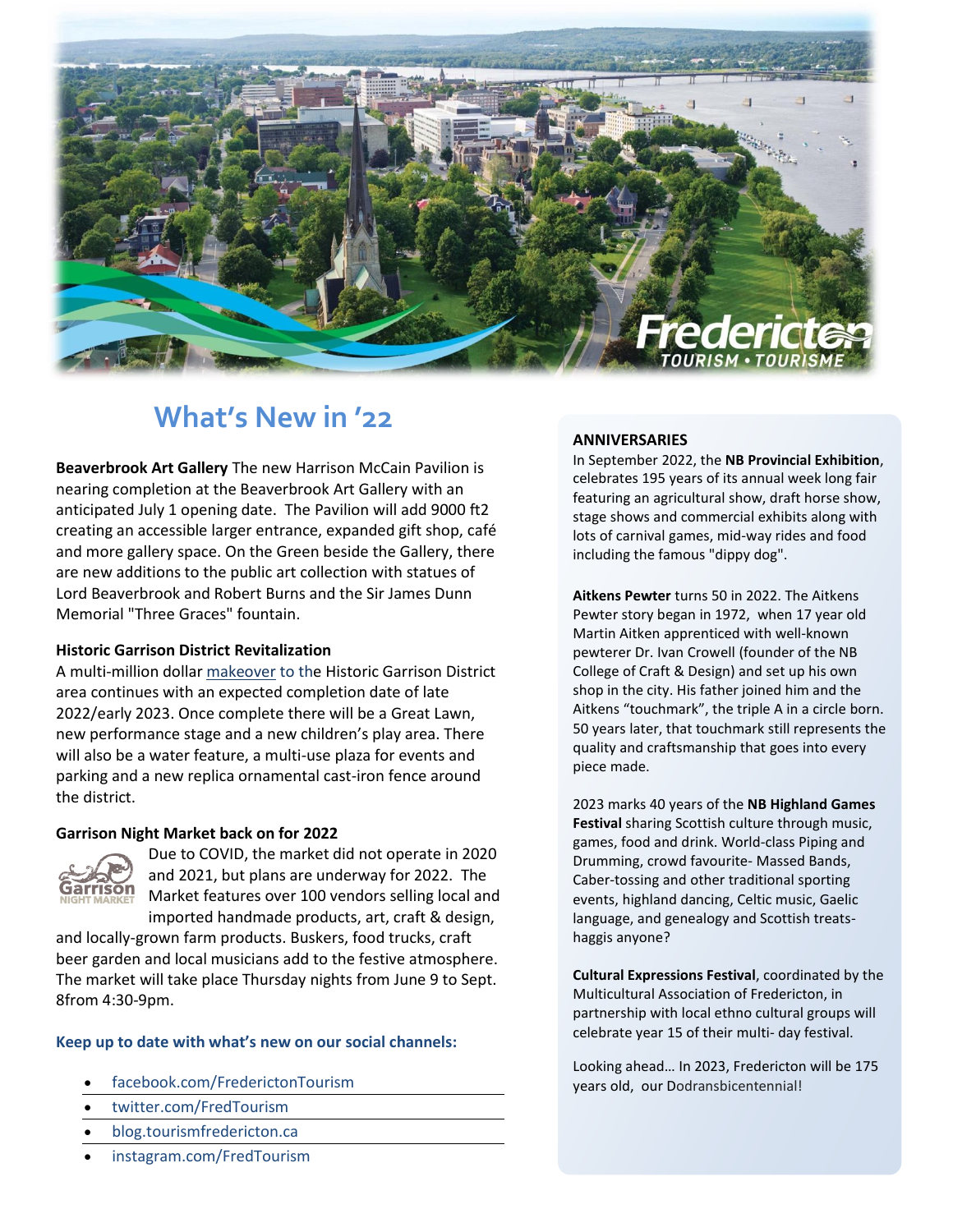

## **New on the Food & Drink Scene**

The Crowne Plaza Lord Beaverbrook hotel decided while closed due to COVID, to re-brand their restaurant. **[Maxwells Steak &Seafood](https://www.facebook.com/maxwellsfredericton)** is now a classic steakhouse with a Maritime twist, featuring classic dishes, comfort food and a variety of steaks from across Canada handpicked by new Executive Chef Rob Reynolds. Along with a wide selection of side dishes and sauces to accompany the steak, there's fresh local seafood.

**[Dos Toros Taqueria & Tequila Bar](https://www.facebook.com/dostoros.nb)** This new lively spot on Queen St opened late 2021 and offers Mexican inspired food, a large tequila selection and creative cocktails.

**[The Tipsy Muse](https://www.tipsymusecafe.ca/seminars/experiences)** is a busy hub for artists and musicians with regular live music, art installations, poetry and film screenings. Owners have taken their passions for coffee and the arts to create cafe experiences like Coffee Seminars and a hands-on Barista Experience.

### **Traditional Indigenous Dinners at [Jenna's Nut](https://www.facebook.com/nutfreedessertery)-Free**

**[Dessertery](https://www.facebook.com/nutfreedessertery)** Jenna White's new café offers delicious treats, lunch and breakfast with items like chicken & wild rice soup, three- sisters soup and breakfast sandwiches on bannock. Jenna is proudly Metis and displays her Indigenous heritage on a colorful mural on the café walls painted by Wolastoqiyik Indigenous artist, Natalie Sappier. Jenna is now offering seasonal **Traditional Indigenous Dinner** events and this winters' menu features things like bison, rabbit, pheasant and Wabanaki salmon.

**[Namaste Bistro,](https://www.facebook.com/namastebistrofredericton)** opening downtown in January**,** offers curries from different regions of India, clay oven baked naan bread and a wine collection that pairs perfectly with mild and spicy curries.

**[Warung Indonesia](https://www.facebook.com/Warung-Indonesia-500237070441842)**- [The popular food truck](https://today.us11.list-manage.com/track/click?u=895b709547bfd5743d162df3d&id=72836fb969&e=a0041d3e0c) that started out at The [Garrison](https://www.facebook.com/GarrisonNightMarket/) Night [Market, opened a permanent](https://today.us11.list-manage.com/track/click?u=895b709547bfd5743d162df3d&id=72836fb969&e=a0041d3e0c)  location [in King's Place Mall food court](https://today.us11.list-manage.com/track/click?u=895b709547bfd5743d162df3d&id=72836fb969&e=a0041d3e0c) downtown**.**  Longtime friends and owners Natali Caswell and Dellya Estey are excited to bring the flavours of their native Indonesia to more people in Fredericton.

The **Asian Food Market** is a great new option to shop for far eastern foods. The 4000  $ft^2$  offers many Asian food products and has a party room with piano and place to enjoy a bubble tea.



# **New & Noteworthy Accommodations**

**[The Red House B&B](http://www.theredhousefredericton.ca/)** This Gothic Revival Victorian has graced downtown Fredericton since 1859 with its distinctive red clapboard and white gingerbread trim. The owners/innkeepers John and Monica Antworth have lovingly restored Monica's childhood home and opened up this 6 room B&B this past summer.

**[Mangata Mactaquac](https://www.facebook.com/Mangata-Mactaquac-225561772765197/?ref=page_internal)** offers A-frame luxurious cabins with a third cabin ready this spring. The cabins have a wood fired hot tub, outdoor fire pit with cooking grill and are on a beautiful property with streams, waterfall, hiking, biking, and just steps to the hiking trails of Mactaquac Provincial Park.

**[River Run Resort](https://www.facebook.com/riverrunresortnb)** is a new camping option, located just 30 minutes from downtown. Fully equipped domes have a queen bed on the main level, 2 singles in the loft, mini fridge, microwave & a propane bbq on the deck.

# **New Shops & Fun Stops**

The **[Artisan District](https://www.facebook.com/artisandistrict)** opened late 2021, a new venture for owner Andrea Miller. In this fine craft gift shop downtown, you'll find curated collections of pottery, blown glass, woodworking, fine art, jewelry, and textiles - all by Maritime artisans.

**[Par 94 Bar and Golf](https://www.facebook.com/Par94Golf) Lounge** opened late fall in the heart of downtown. Outfitted with 4 state-of-the-art Trackman golf simulators, it's one of the largest bars in the city. Each simulator area can host up to 8 guests for a virtual round of golf, practicing, or playing minigames.. On weekend nights Maritime summers keep going with lawn games-Washer Toss, Cornhole, Giant Jenga, and more.

**[Mint Rentals](https://www.facebook.com/MintRentalsNB)** i**s** a new tour operator on site at the Delta Fredericton, offering hydro-bikes and electric scooters for rent by the hour. Fredericton's 120km of trail is steps away from the rental company.